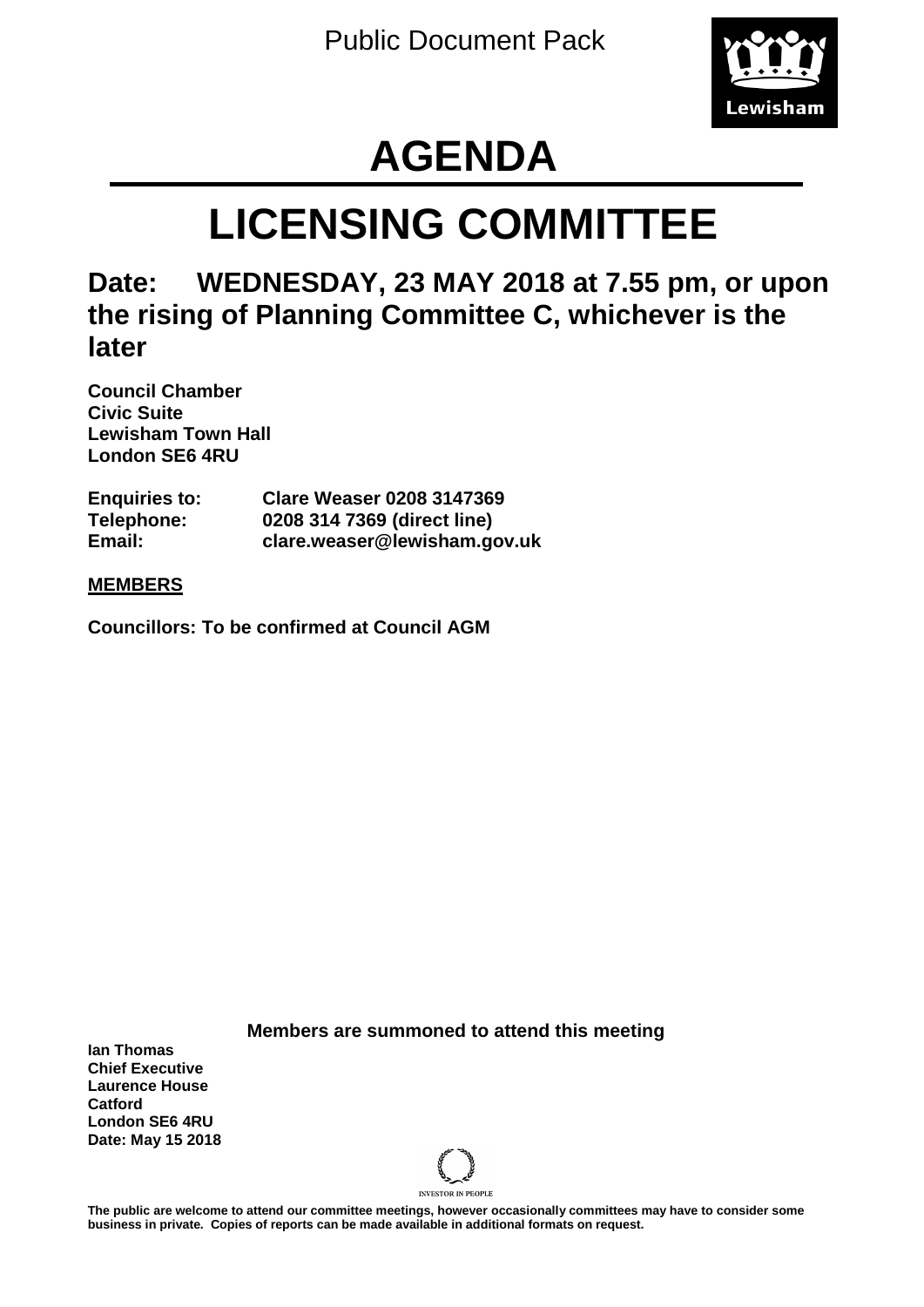# **ORDER OF BUSINESS – PART 1 AGENDA**

| Item<br>No |                             | Page<br>No.s |
|------------|-----------------------------|--------------|
|            | Licensing membership        |              |
| 2.         | Licensing Election of Chair |              |





**The public are welcome to attend our Committee meetings, however, occasionally, committees may have to consider some business in private. Copies of reports can be made available in additional formats on request.**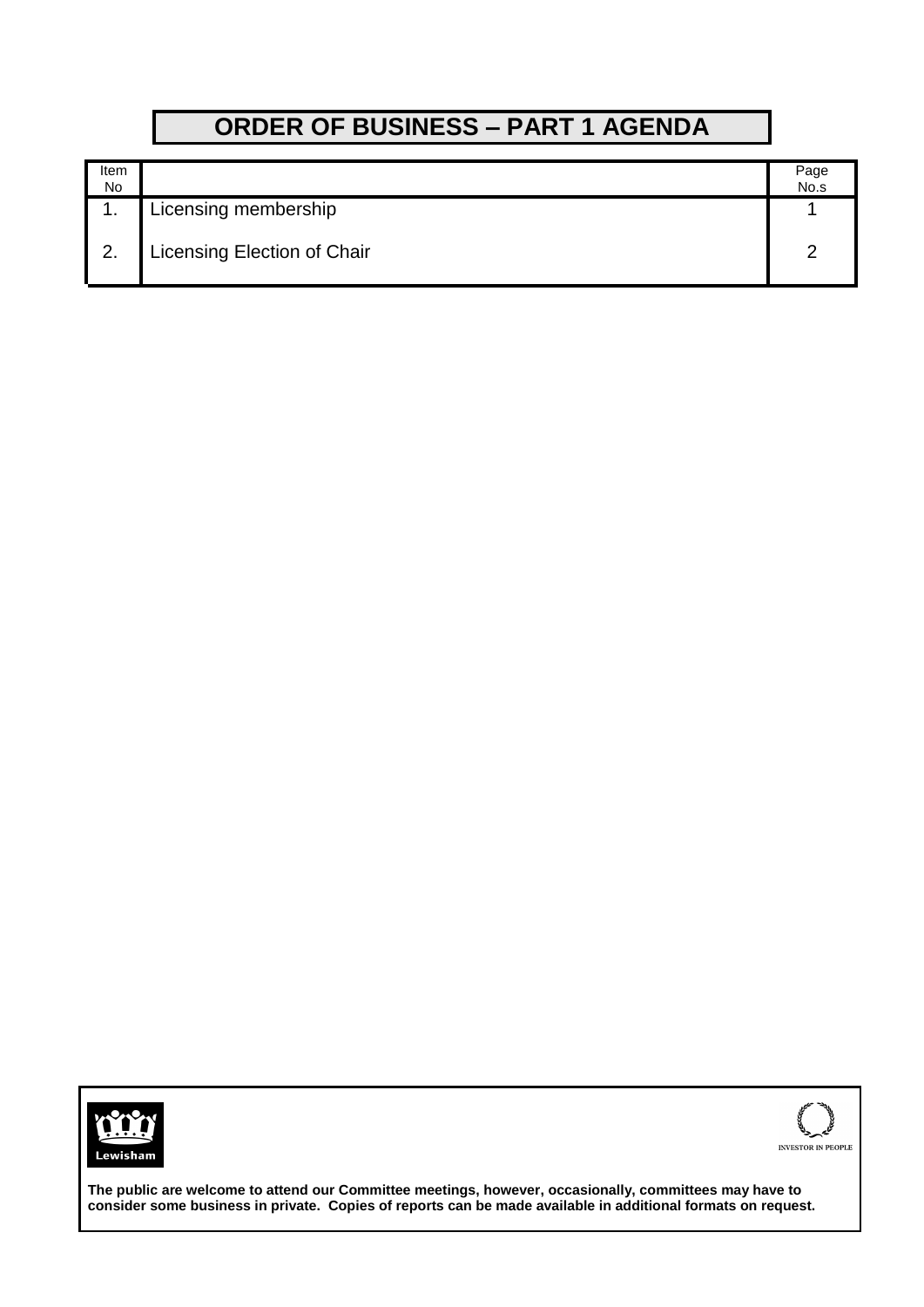|                                                        | Agenda Item 1 |                                                                               |                                                                                                                                                                                  |  |  |  |  |
|--------------------------------------------------------|---------------|-------------------------------------------------------------------------------|----------------------------------------------------------------------------------------------------------------------------------------------------------------------------------|--|--|--|--|
| <b>LICENSING COMMITTEE</b>                             |               |                                                                               |                                                                                                                                                                                  |  |  |  |  |
| <b>Report Title</b>                                    |               | Membership 2018/19                                                            |                                                                                                                                                                                  |  |  |  |  |
| <b>Key Decision</b>                                    | <b>No</b>     |                                                                               | Item No. 1                                                                                                                                                                       |  |  |  |  |
| <b>Ward</b>                                            |               |                                                                               |                                                                                                                                                                                  |  |  |  |  |
| <b>Contributors</b>                                    |               | Chief Executive (Head of Business & Committee)                                |                                                                                                                                                                                  |  |  |  |  |
| <b>Class</b>                                           | Part 1        |                                                                               | Date: 23 May 2018                                                                                                                                                                |  |  |  |  |
| <b>Recommendation</b><br><b>Membership</b><br>Council. |               |                                                                               | To approve the membership of the Licensing Committee for the municipal year 2018/19<br>A schedule of proposed appointments will be circulated at the meeting by the Clerk of the |  |  |  |  |
|                                                        |               | d:\moderngov\data\agendaitemdocs\0\2\7\ai00019720\\$1iv4dde4.doc900019720\\$1 |                                                                                                                                                                                  |  |  |  |  |

### **Recommendation**

## **Membership**